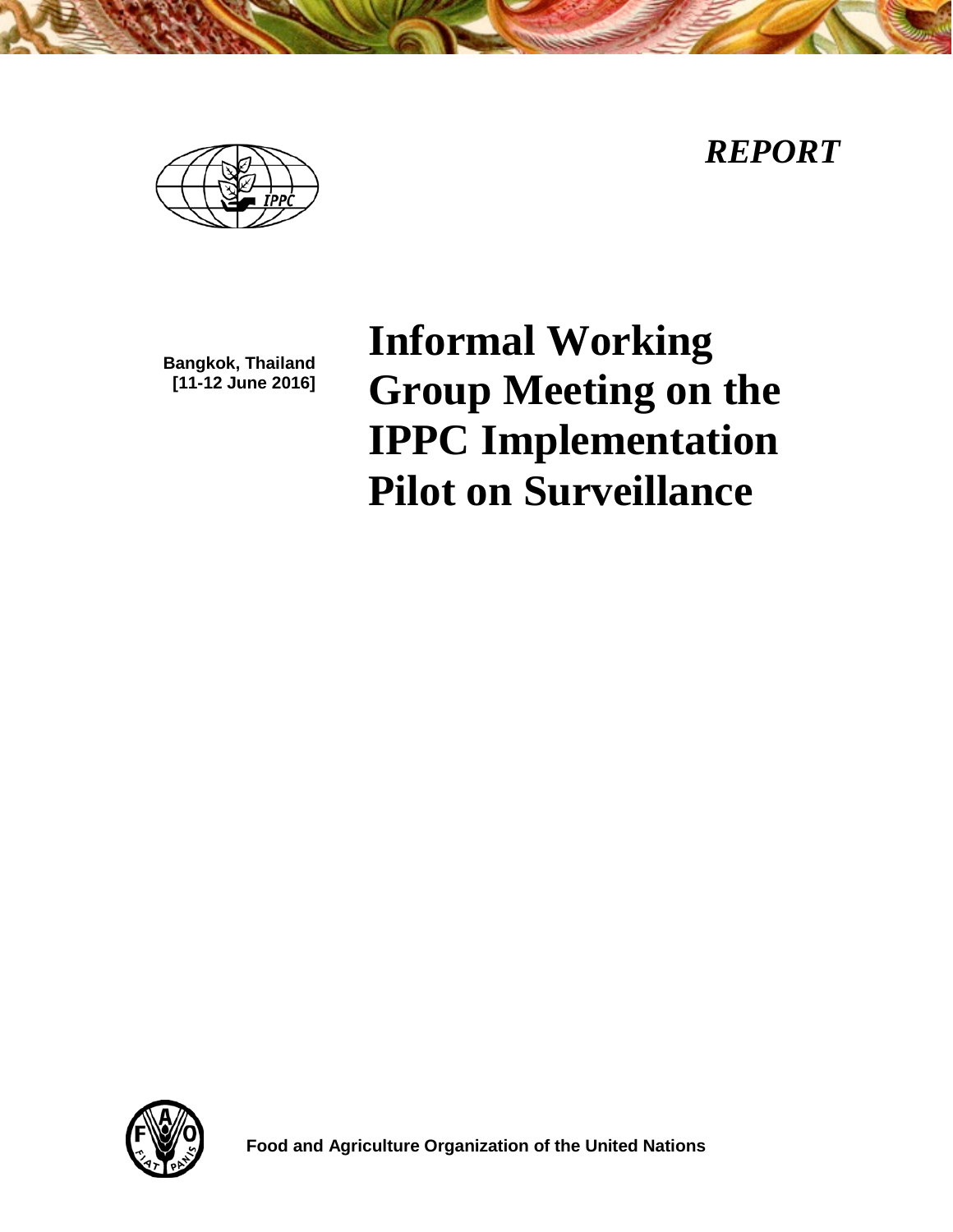# **Contents**

| 1.1 |                                                                                                    |
|-----|----------------------------------------------------------------------------------------------------|
| 1.2 |                                                                                                    |
| 1.3 |                                                                                                    |
|     |                                                                                                    |
| 2.1 |                                                                                                    |
| 2.2 |                                                                                                    |
| 2.3 |                                                                                                    |
| 2.4 |                                                                                                    |
|     | Revision of collected material to identify gaps and tools in surveillance for the 3 example pests3 |

# **Appendices**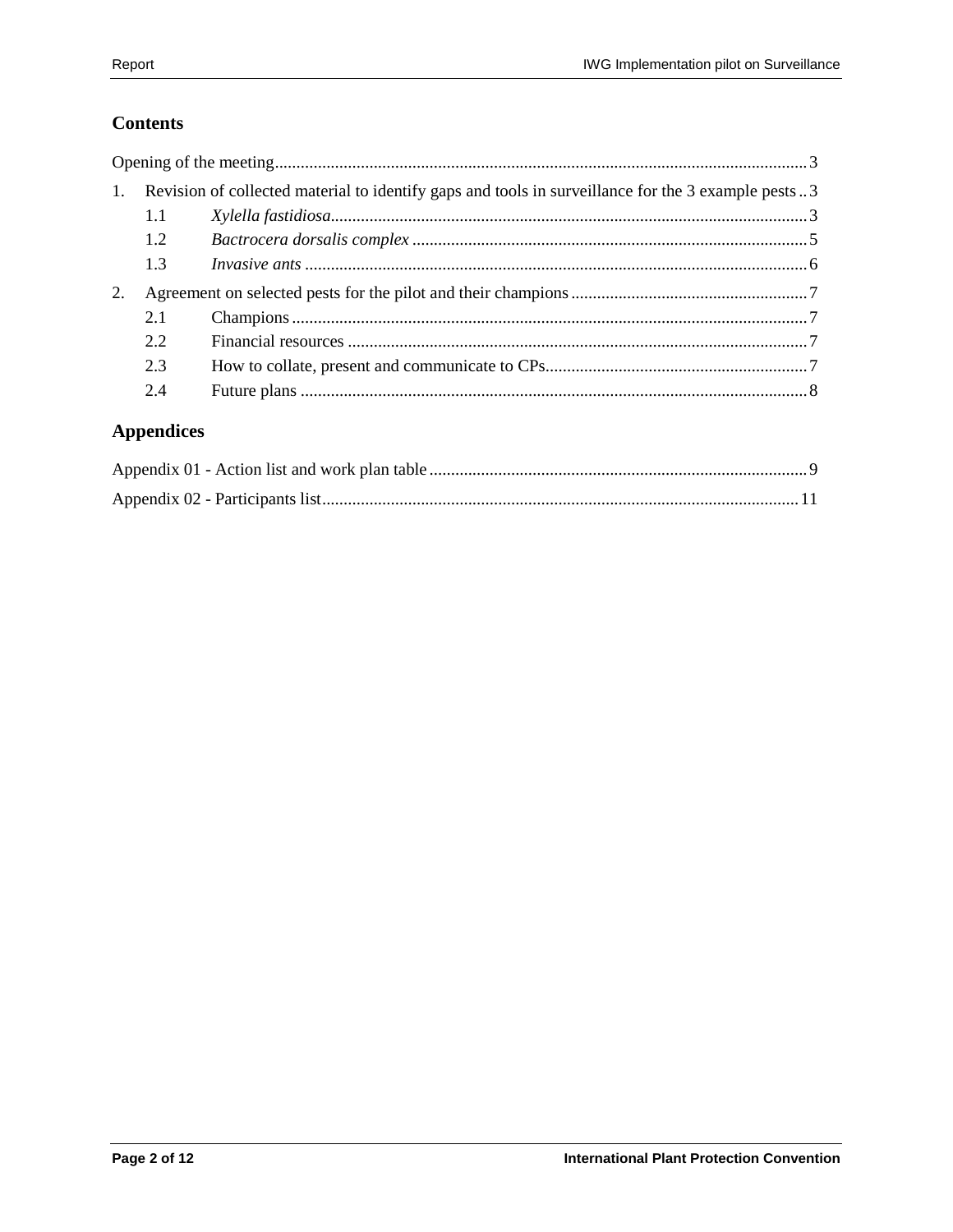#### <span id="page-2-0"></span>**Opening of the meeting**

- *[1]* The APPPC Executive Secretary welcomed all participants and wished them a fruitful meeting.
- *[2]* The IPPC Secretariat welcomed the participants and updated them on the pilot project on surveillance. A working group had recommended that this pilot be open to any Contracting Party (CP) willing to participate, and have national, regional and global components. A draft work plan for this pilot project on surveillance had been developed by the IPPC Secretariat but resources still needed to be mobilized. The Republic of Korea took a pragmatic approach and suggested that following the proposals made by a small study group that met during CPM-11, the pilot project could work on three pests. These are Xylella fastidiosa, Bactrocera dorsalis complex, and invasive ants. An NPPO, RPPO or a relevant stakeholder should play the role of champion for each of the pest projects. The IPPC Secretariat launched a call to gather capacity development resources (manuals, procedures, apps, etc.) on these 3 pests. As each pest has different characteristics, the activity conducted for each of them could be quite different.
- *[3]* The participant from Korea noted that the present initiative intends to focus on pests which are emerging or great impact on agriculture and trade in wide range of countries, by first collecting material and then determining which activities should be conducted. The participant from the APPPC noted the experience of this RPPO in the area of surveillance, which includes a 6-year programme of workshops, and considered that collaboration between the IPPC and APPPC would be beneficial. The IPPC Secretariat noted that the pests under consideration are of global interest and that the lack of financial resources provided an opportunity for enhancing collaboration - particularly with RPPOs. The pilot project would build and create synergies with existing programs and may provide mechanisms to allow IPPC to contribute to solving current pest problems.
- *[4]* The group elected a participant from the Republic of Korea as the Chair and the participant from New Zealand as rapporteur and agreed on the draft agenda.
- *[5]* The Chair thanked the APPPC for hosting the meeting. She underlined that the implementation pilot project on surveillance initially arose from a New Zealand proposal, and that an IPPC openended working group on implementation had proposed surveillance as the topic to focus on. The project pilot on surveillance was subsequently approved by SPG and CPM. As emerging pests are of great concern and some countries do not have mechanisms to deal with such pests, the pilot project on surveillance could possibly be a means to create an alert system and provide useful information on emerging pests. And she emphasized that the pilot on surveillance should work within the context of IPPC and avoid duplication of other international activities.

#### <span id="page-2-1"></span>**1. Revision of collected material to identify gaps and tools in surveillance for the 3 example pests**

#### <span id="page-2-2"></span>**1.1** *Xylella fastidiosa*

*[6]* The participant from the International Centre for Advanced Mediterranean Agronomic Studies (CIHEAM) – Mediterranean Agronomic Institute of Bari presented up-to-date results of work on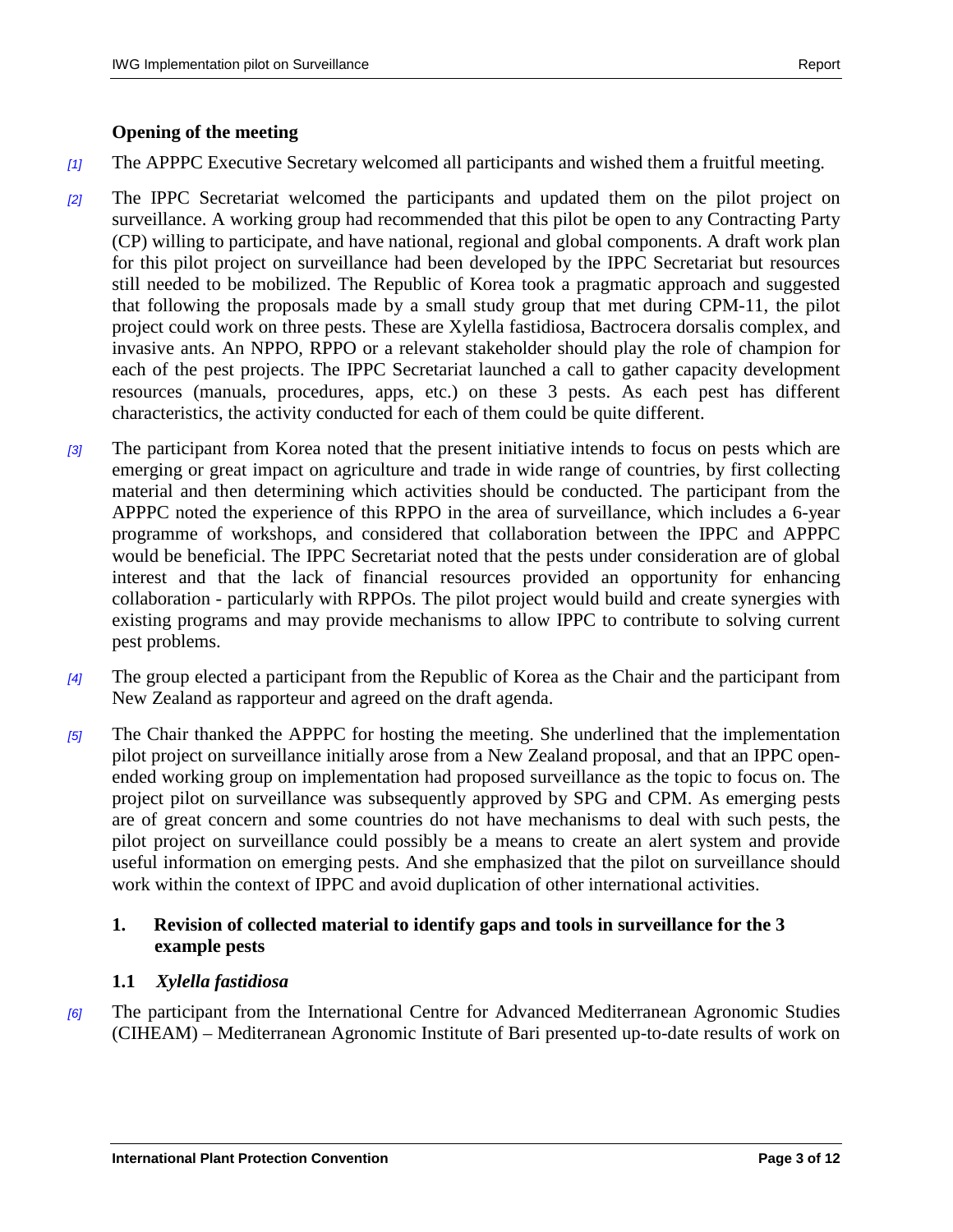Xylella fastidiosa in Italy and innovations for early surveillance and detection[1.](#page-3-0) The EPPO participant indicated that a datasheet had been elaborated and that a diagnostic protocol and a standard for inspection measures were under preparation. The IPPC Secretariat indicated that in the framework of a FAO project in the Near East and North Africa on Xylella fastidiosa, a contingency plan would be developed. The participant from Australia reported that work had been undertaken in Australia on this species and that he would share it.

- *[7]* This species was recognized by the group as a global concern. The Chair noted that Europe developed a lot of resources on this pest, and that the whole world is at risk from this disease. The Chair suggested that a tool kit to help countries respond to the pest - including a datasheet, a contingency planning, diagnostic and inspection methods - would be very useful. These could be in the form of regional standards.
- *[8]* The IPPC Secretariat suggested that RPPOs should be involved as much as possible in this programme, and that the development of regional standards would be very beneficial. The participant from CIHEAM reported that a network of accredited laboratories working on X. fastidiosa has been developed in Europe, and that other regions would benefit from the development of such networks.
- *[9]* The Chair asked whether a roster of experts was available. The EPPO Secretariat participant indicated that the EPPO database provides diagnostic expertise[2,](#page-3-1) while an Euphresco[3](#page-3-2) database (currently under development) will provide broader expertise on research. The CIHEAM representative explained that the practical training delivered during the FAO-IPPC-CIHEAM workshop [4](#page-3-3)on sampling methods and the real-time LAMP and DTBIA developed by the CIHEAM are (among the tests) recommended in the EPPO diagnostic protocol; the training could be organised again to benefit to other regions and strengthen preparedness. The IPPC Secretariat suggested that a training module could be developed and delivered to regions in the framework of their existing events. The IPPC Secretariat indicated that the activities on this pilot of surveillance will be presented in a dedicated session during the 2016 IPPC Regional Workshops. The representative of APPPC proposed to include this material in the next year surveillance APPPC workshop if available. The group discussed the climatic modelling of X. fastidiosa and concluded that owing to the variability of hosts and vectors, considerable uncertainty would be associated with a model.
- *[10] The group agreed that:*
	- The work should be undertaken at the species level (and not at sub-species or strain level).
	- RPPOs should be involved in the initiative.
	- Appropriate diagnostic laboratories should be ready to work on *X. fastidiosa* all around the world, and follow the EPPO and IPPC (under preparation) diagnostic protocols for

 $\overline{a}$ 

<sup>&</sup>lt;sup>1</sup> CIHEAM presentation available at

<span id="page-3-0"></span>[http://phytosanitary.info/sites/phytosanitary.info/files/CPM11\\_%202016\\_04\\_04\\_%20D%27ONGHIA%20Xylella.pdf](http://phytosanitary.info/sites/phytosanitary.info/files/CPM11_%202016_04_04_%20D%27ONGHIA%20Xylella.pdf)

<span id="page-3-1"></span><sup>&</sup>lt;sup>2</sup> EPPO Database on Diagnostic Expertise [: http://dc.eppo.int/](http://dc.eppo.int/)

<span id="page-3-2"></span><sup>3</sup> EUPHRESCO Website :<http://www.euphresco.net/>

<span id="page-3-3"></span><sup>4</sup> FAO-IPPC-CIHEAM International Workshop on *Xylella fastidiosa*[: https://www.ippc.int/en/news/the-fao-ippc](https://www.ippc.int/en/news/the-fao-ippc-ciheam-international-workshop-on-xylella-fastidiosa-successfully-held-in-bari-italy/)[ciheam-international-workshop-on-xylella-fastidiosa-successfully-held-in-bari-italy/](https://www.ippc.int/en/news/the-fao-ippc-ciheam-international-workshop-on-xylella-fastidiosa-successfully-held-in-bari-italy/)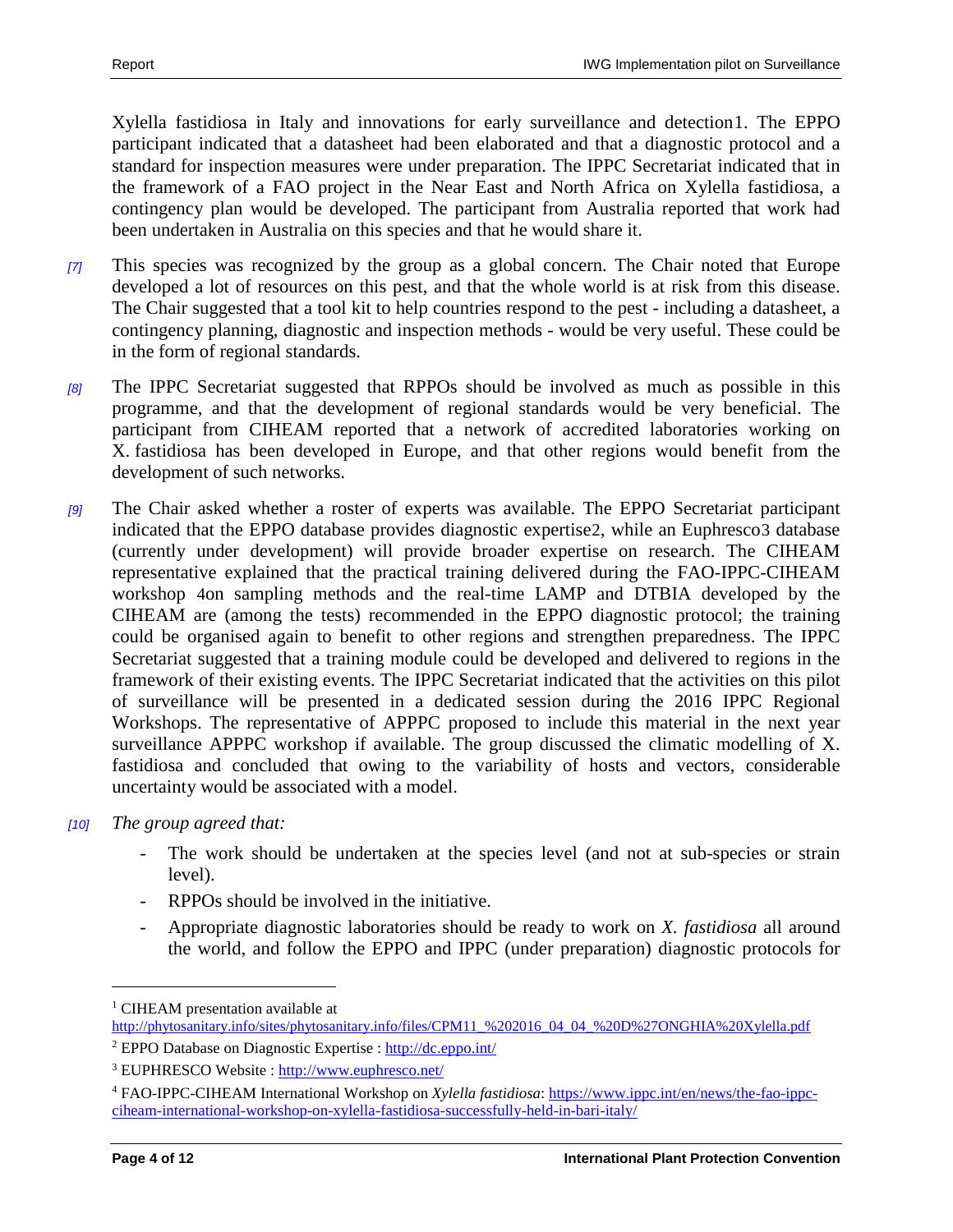this species.

- The most relevant material gathered should be translated in English to be made widely available.
- A training module on sampling and diagnostic methods could be prepared for regions under IPPC coordination with the active contributions from the champions. This training would be targeted to inspectors and diagnosticians. This material should be ready by May 2017.
- Advocacy and information material on *X. fastidiosa* constituting a "case study" should be developed and provided to countries to be inserted in workshop programmes under IPPC coordination with the active contributions of the champions. This material would be targeted to any NPPO staff. This material should be ready by May 2017.

#### *[11] The following gaps were identified for X. fastidiosa:*

- Harmonized surveillance to know the status of *X. fastidiosa* in the country or region.
- Appropriate import requirements for ornamental plants for planting.
- Statistically based sampling methods as a gap in terms of numbers of samples to be undertaken in nurseries, at entry points, in the field, and in knowing which parts of the hosts should be sampled.
- Certification procedures for ornamental plants for planting (while certification procedures exist for olive trees).
- Eradication feasibility study for *X. fastidiosa*.
- Factsheets to inform stakeholders on measures to be taken to prevent the introduction and spread of *X. fastidiosa*.

## <span id="page-4-0"></span>**1.2** *Bactrocera dorsalis complex*

- *[12]* The Chair recalled that the taxonomy of the Bactrocera dorsalis complex is unclear as it includes 23 species among which species representing a major threat such as B. dorsalis, B. philipinensis  $(= B.$  invadens  $= B.$  papaya) and B. carambolae. All these species have different distribution patterns. The participant from Brazil emphasized the importance of B. carambolae as eradication programme are being undertaken on this pest in his country. A participant from Japan suggested focusing on economically important pests species of B. dorsalis complex because many of these species are localized pests. The group reviewed the world expertise on fruit flies and indicated that Australia, Brazil, Chile, China, Japan, Thailand have experience with eradication and surveillance. Expertise is also available in Asia. The participant from Australia indicated that fruit flies represent a biosecurity and surveillance priority for his country and emphasized the usefulness of the Australian National Fruit Fly Strategy. The participant from EPPO informed that a project has been funded in 2015 through Euphresco that will study the cold hardiness of fruit-flies (including Bactrocera dorsalis). The IPPC Secretariat indicated that the IAEA should also be closely involved, as this institution undertakes activities on fruit flies and plans to draft a manual on how to implement ISPMs related to fruit flies.
- *[13] The group agreed that:*
	- The focus should be on economically important *Bactrocera* species.
	- The Republic of Korea will undertake research on the genetics on the *Bactrocera dorsalis*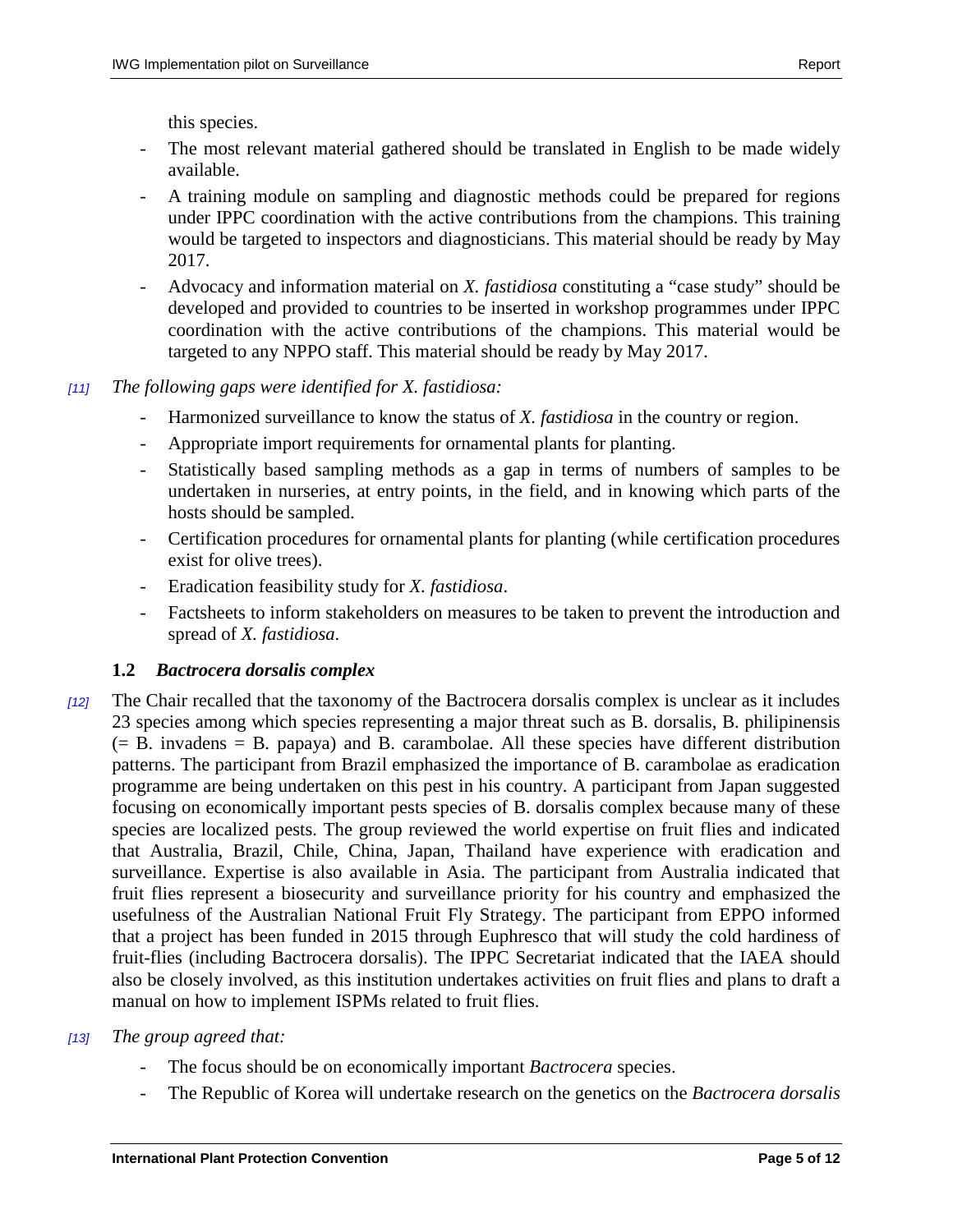complex to get further taxonomic clarity, and will share these results.

- A committee could be set to prioritize and select among the numerous available references on fruit flies the ones that are the most appropriate.
- A roster of experts on fruit flies could be developed through the committee.
- Further work could be undertaken to have more NROs on fruit flies.
- Existing regional workshops and resources should be made use of.
- The IAEA should be involved.
- *[14] The following gaps were identified for B. dorsalis complex:*
	- There is no guideline to determine how an outbreak is defined and to provide guidance on how to attain pest free area where the species is endemic.
	- Modelling of vulnerable areas for species for which it is not available would be very useful to warn the countries at risk through an alert system.
	- A manual or an ISPM on cold treatment or treatments for fruit flies could be developed.

#### <span id="page-5-0"></span>**1.3** *Invasive ants*

- *[15]* The Australian participant reported on the work undertaken on invasive tramp ants in Australia which includes current prevention and detection activities:
	- Pathway analysis for the introduction of *Solenopsis spp.*
	- Inspection activities traps and intelligence gathering
	- Increased surveillance of vessels, aircraft, cargo.
- *[16]* Current management and control in Australia includes:
	- Working to restrict the internet trade and movement of ant farms through eBay
	- Production of tramp ant fact sheets for public and stakeholder awareness
	- Completion of economic, environmental and social benefit cost analysis of tramp ant incursions, establishment and spread
	- Development of tramp ant specific surveillance and diagnostic protocols
	- Development of a national Tramp Ant Research and Development plan.
- *[17]* The group recognized that Australia now includes environmental pests within its targeted plant biosecurity targets, and the management of invasive tramp ants has been managed by the NPPO. This is not the case in other countries where environmental issues are managed by other entities. The topic of invasive ants represents an opportunity to expand the NPPO scope to environmental pests and issues. The group noted that a considerable amount of information and documentation is available and sufficient and could be shared.
- *[18] The group agreed that:*
	- Sufficient information is available on invasive tramp ants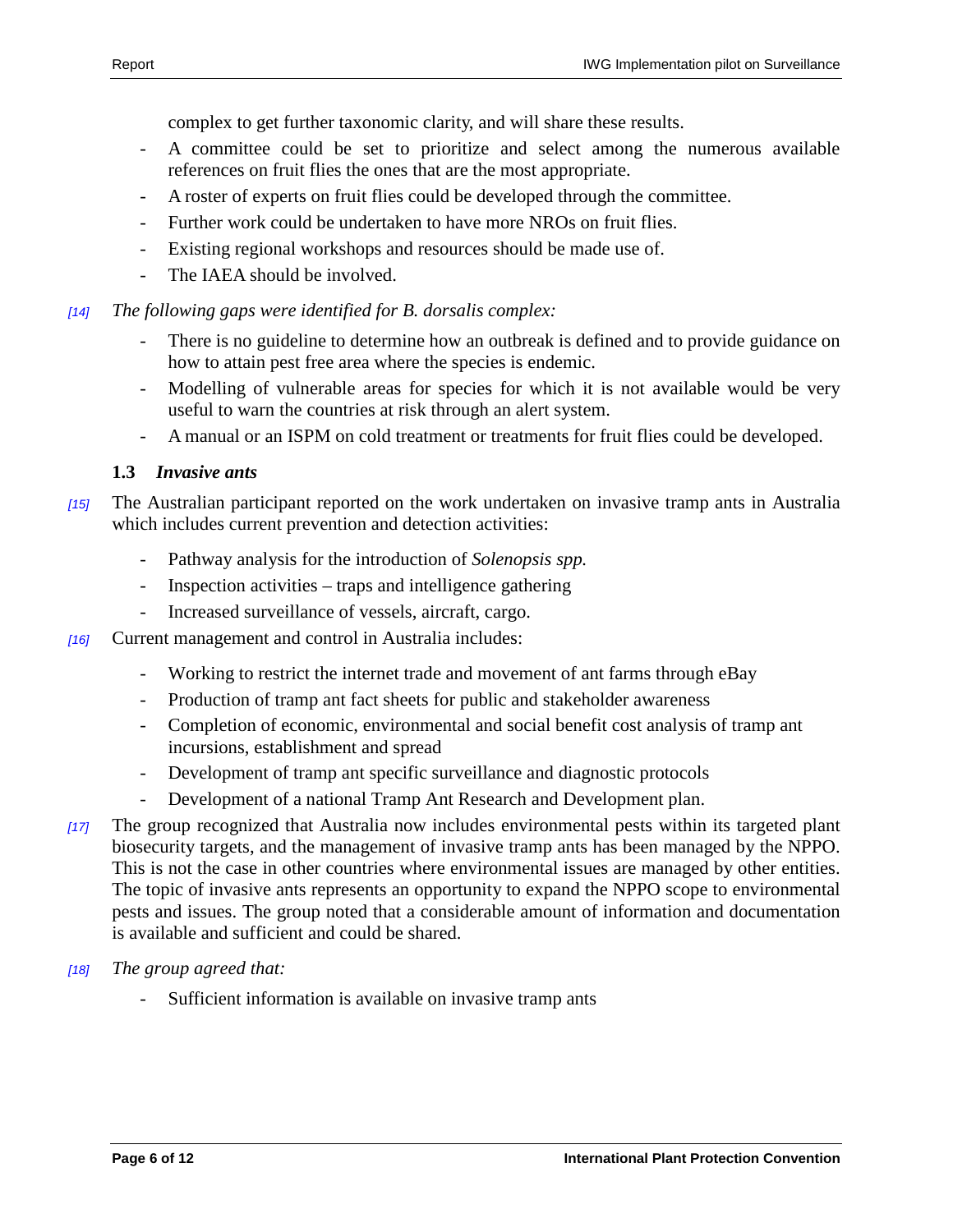#### <span id="page-6-0"></span>**2. Agreement on selected pests for the pilot and their champions**

#### <span id="page-6-1"></span>**2.1 Champions**

- *[19]* The group agreed that the champions would play an active role in undertaking activities and the IPPC Secretariat would take an overall coordinating role to ensure coherence and wide diffusion of the outputs.
- *[20] The group agreed that:*
	- For *Xylella fastidiosa*, CIHEAM and EPPO are the champions.
	- For *Bactrocera dorsalis* complex, the group considered useful working on this example pest although the taxonomy is complex. The Republic of Korea is the champion, with help from Australia, Brazil, Japan and Thailand. The Chair suggested that the work on the *Bactrocera dorsalis* complex could be undertaken on a longer time frame. The champion would set up a committee to review the most appropriate material and to develop a roster of experts. This work would be undertaken in collaboration with the IAEA.
	- For invasive ants, Australia is the champion.

#### <span id="page-6-2"></span>**2.2 Financial resources**

*[21]* The Chair indicated that the Republic of Korea will secure 40.000 USD for the implementation of this initiative. She suggested that some activities could enter in the framework of the next cycle of the Implementation Review and Report System (IRSS), such as sending a questionnaire to countries on the 3 pests on diagnostic and surveillance methods. The IPPC Secretariat indicated that the activities undertaken under the IRSS need to remain centred on review and monitoring and cannot be capacity development activities.

## <span id="page-6-3"></span>**2.3 How to collate, present and communicate to CPs**

- *[22]* The group discussed the framework table and how it could be made available.
- *[23] The group agreed that:*
	- All activities envisaged should be integrated.
	- Participants to the meeting would provide their comments on the framework table by the 10th of July.
	- The framework table should be revised as follows:
		- o the column "questions and gaps" be separated and the column "gaps" be placed at the end of the table.
		- o there should be a chronological sequence of surveillance activities with links to relevant ISPMs.
		- o categories should be clarified, in particular those related to general and specific surveillance.
	- The participant from Australia would provide suggestions for the design for posting the framework table in a user friendly way on internet.
	- Three dedicated webpages for each example pest would be created on the phytosanitary.info website with the selected content of the framework table.
	- Illustrated one page datasheets should be produced for the 3 pests on the basis of the Australian material and will be distributed to CPM-12 and other relevant events. These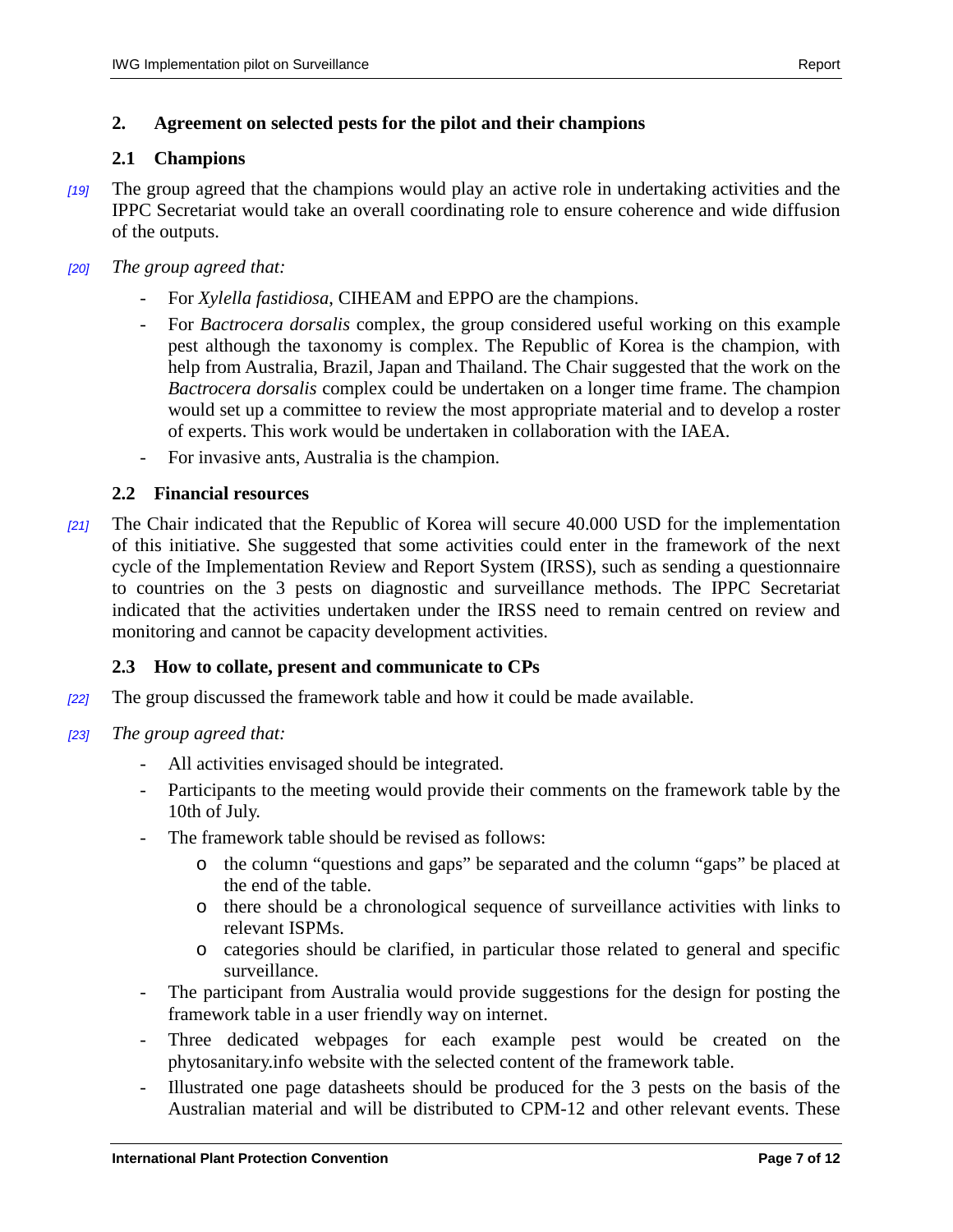datasheets will be printed by the Republic of Korea, and made available online on the phytosanitary.info website and other NPPOs, RPPOs and relevant institutions websites. This material should be available by the end of this year. The IPPC Secretariat in consultation with the group will work on the objectives, target and content of the factsheet, the champions will be in charge of elaborating the content of each individual factsheet.

- The IPPC Secretariat, with the help of the champions, will provide information on relevant workshops related to pest surveillance on the "event" part of the phytosanitary.info website.
- The IPPC Secretariat will provide an update on this initiative during the 2016 IPPC Regional Workshops.
- The results of this initiative will be presented during CPM-12.

#### <span id="page-7-0"></span>**2.4 Future plans**

- *[24]* The group also discussed the future of the pilot program. The Champion countries or groups may propose work plans for each pest for further activities within IPPC which may need discussion in CPM. Also, the group stressed the need for data maintenance on the 3 example pests and for the Secretariat to seek sustainable funding for the pilot project on surveillance.
- *[25]* The group recognized that this initiative represents a good framework to attract attention on the whole chain of action for surveillance. Different categories of pest surveillance could be envisaged. In the future, additional pests could be included under the supervision of champions.
- *[26]* This initiative will allow learning by doing and after one year, the experience gained could input in the design of the overall pilot project on surveillance. This initiative could even allow the setting of new mechanisms within the Secretariat on surveillance. The IPPC Secretariat reported that in addition to this initiative, existing FAO surveillance projects will be collected to allow the building of synergies.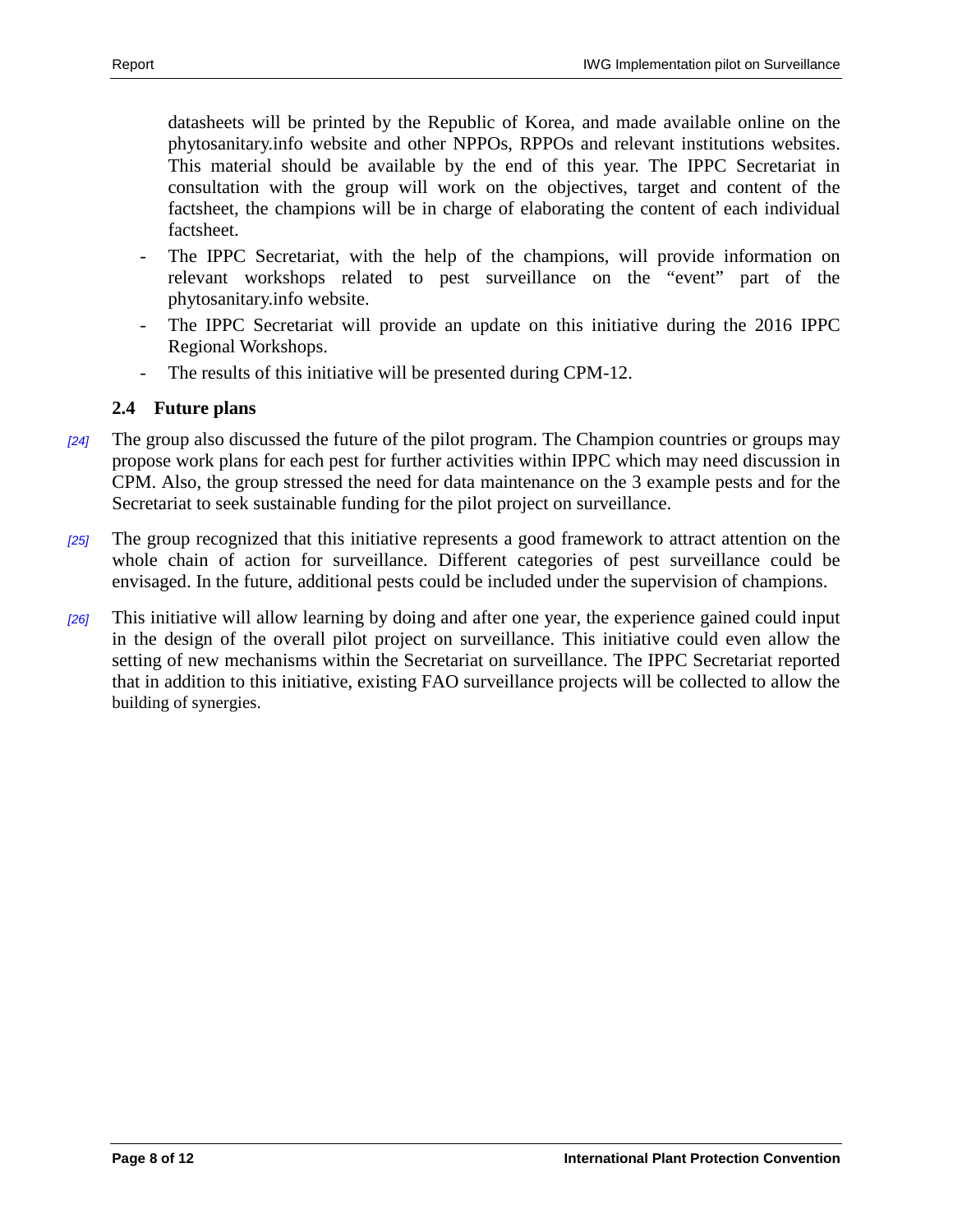# **Appendix 01 - Action list and work plan table**

<span id="page-8-0"></span>

|                                  | <b>General work</b>                                                                                                                                                                                                     | Xylella fastidiosa                                                                                   | Bactrocera dorsalis complex                                                                                 | <b>Invasive ants</b>                                                   |
|----------------------------------|-------------------------------------------------------------------------------------------------------------------------------------------------------------------------------------------------------------------------|------------------------------------------------------------------------------------------------------|-------------------------------------------------------------------------------------------------------------|------------------------------------------------------------------------|
|                                  |                                                                                                                                                                                                                         | <b>Champions: CIHEAM</b><br>& EPPO                                                                   | <b>Champions: Republic of Korea</b><br>with the support of Brazil, Japan,<br><b>Thailand</b>                | <b>Champion: Australia</b>                                             |
| 10 <sup>th</sup> of July         | All champions to provide their comments on the                                                                                                                                                                          | Informal Working Group (IWG) to provide comments on the framework table                              |                                                                                                             |                                                                        |
|                                  | framework to the IPPC Secretariat.<br>Australia to provide feedback on how to present the<br>framework table in a user friendly way.                                                                                    |                                                                                                      |                                                                                                             | Provide suggestions for user<br>friendly presentation of the<br>table. |
| 30 <sup>th</sup> of July         | IPPC Secretariat to circulate the revised framework table<br>to the IWG.                                                                                                                                                | All champions to share information on all the pests (e.g. Australia to share data on X. fastidiosa). |                                                                                                             |                                                                        |
| $5th$ of<br><b>August</b>        | IPPC Secretariat to circulate the presentation on<br>surveillance for the IPPC Regional Workshops to the<br>IWG.                                                                                                        |                                                                                                      |                                                                                                             |                                                                        |
| $31st$ of<br><b>August</b>       | IPPC Secretariat to define the objectives, target and<br>content of the factsheet and to circulate a draft factsheet<br>template.<br>IPPC Secretariat to post "events" and "projects"<br>information on the Phyto page. | Champions to comment on the factsheet template and to start drafting the factsheet for the pest.     |                                                                                                             |                                                                        |
| $4th$ to $6th$<br><b>October</b> | Presentation of the initiative to the CPM Strategic<br>Planning Group (SPG)                                                                                                                                             | Champions to provide a first draft of the factsheet.                                                 |                                                                                                             |                                                                        |
| $7th$ of<br><b>October</b>       | Presentation of the initiative to the CPM Bureau                                                                                                                                                                        |                                                                                                      |                                                                                                             |                                                                        |
| $1st$ of<br><b>November</b>      | IPPC Secretariat to provide an update to the champions<br>and IWG participants on the outcomes of the Regional<br>Workshops, and on the existing projects.                                                              |                                                                                                      | A committee to be created to select<br>the relevant material, in<br>collaboration with IAEA.                |                                                                        |
| $15th$ of<br><b>November</b>     |                                                                                                                                                                                                                         | Relevant selected material to be made available to the IPPC Secretariat.                             |                                                                                                             |                                                                        |
| $31st$ of<br><b>December</b>     | A dedicated phyto page to be created on the 3 example<br>pests with the selected material provided by the<br>champions, as a user -friendly version of the framework<br>table.                                          |                                                                                                      | Korea to print the datasheets.<br>Korea to share preliminary results<br>on the genetic study on Bactrocera. |                                                                        |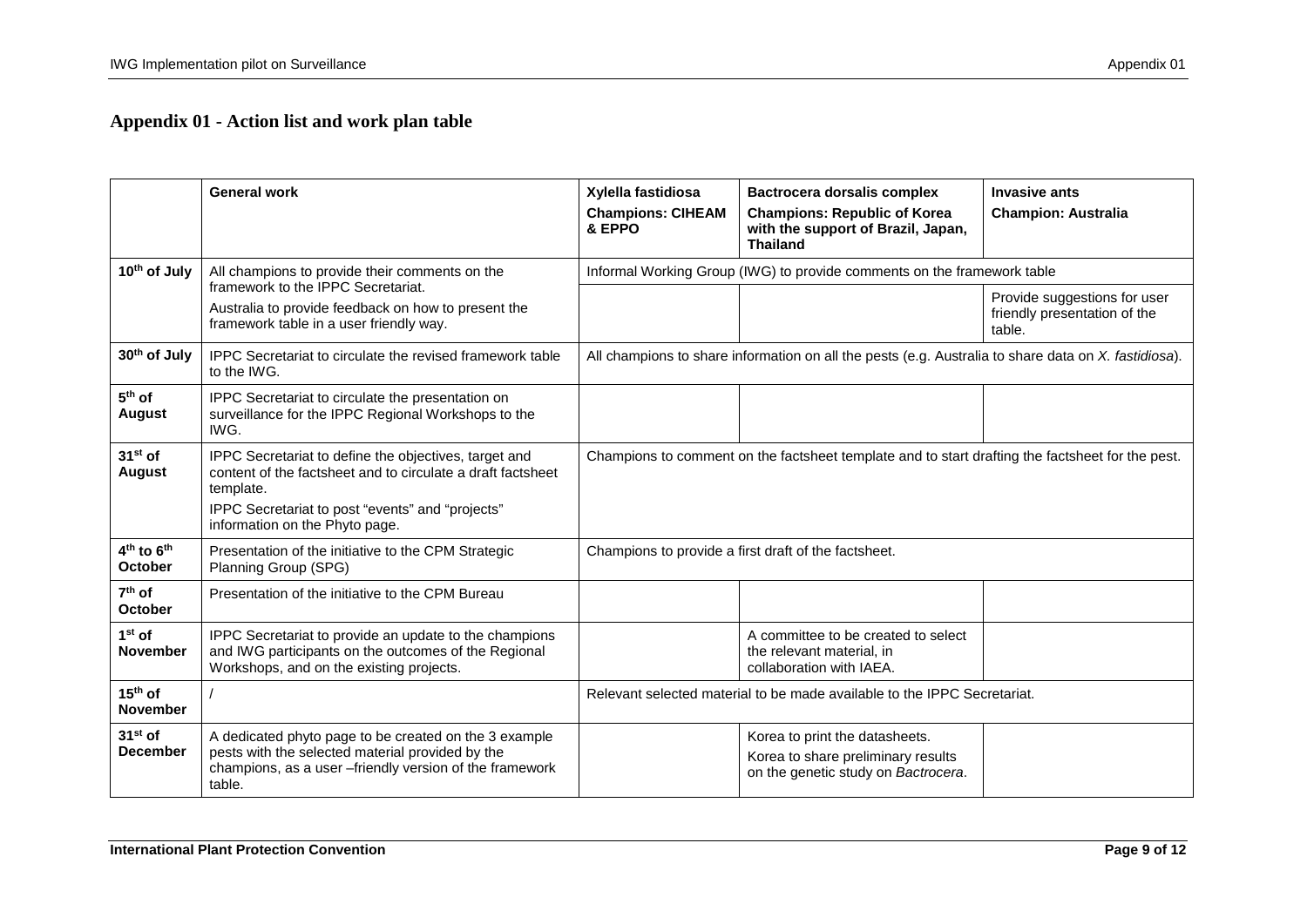|                               | Three datasheets to be posted on the phyto page and to<br>be promoted for posting on other websites.                                                                                   |                                                                           |                                                                                                                        |  |
|-------------------------------|----------------------------------------------------------------------------------------------------------------------------------------------------------------------------------------|---------------------------------------------------------------------------|------------------------------------------------------------------------------------------------------------------------|--|
| 1 <sup>st</sup> March<br>2017 | Collaboration on the elaboration of the training module<br>and case study on X. fastidiosa.<br>Networking to include the training and case study into<br>regions and countries events. | Development of<br>training modules and<br>case study on X.<br>fastidiosa. | Consideration on how to include the training module and case study<br>on X. fastidiosa in regions an countries events. |  |
| April 2017<br><b>CPM-12</b>   | Datasheets on 3 pests to be displayed.<br>Initiative to be presented to the CPM-12.                                                                                                    |                                                                           |                                                                                                                        |  |
| <b>April 2017</b>             | Lessons learnt and integration to the overall pilot project<br>on surveillance.                                                                                                        | Action group to be determined.                                            |                                                                                                                        |  |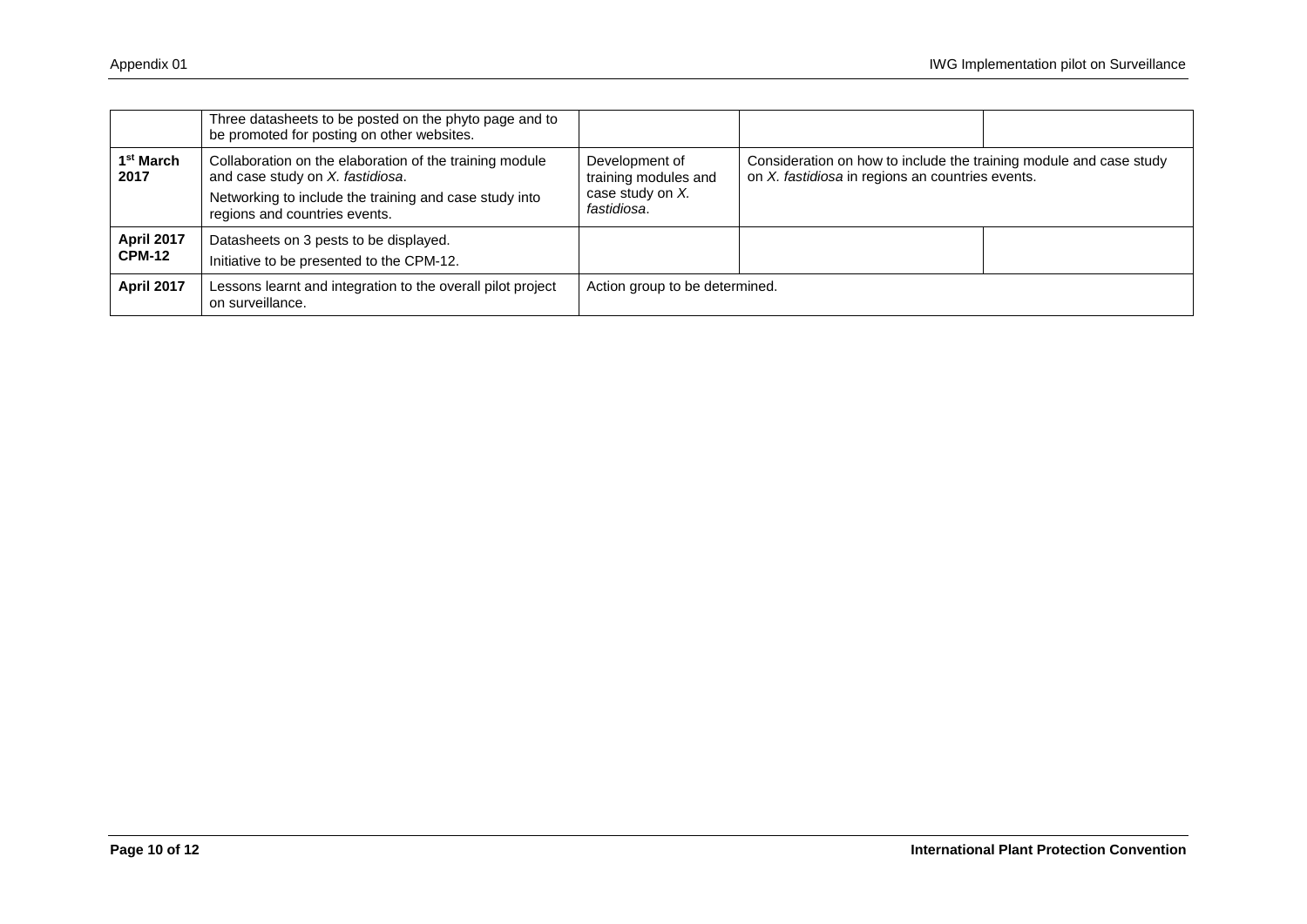## <span id="page-10-0"></span>**Appendix 02 - Participants list**

A check  $(\checkmark)$  in column 1 indicates confirmed attendance at the meeting.

Members not attending have been taken off the list.

|   | Country /<br><b>Role</b> | Name, mailing, address, telephone                                                                                                                                                                                                   | <b>Email address</b>                |
|---|--------------------------|-------------------------------------------------------------------------------------------------------------------------------------------------------------------------------------------------------------------------------------|-------------------------------------|
|   | Australia                | Mr. Chris Dale<br><b>Assistant Director</b><br>Department of Agriculture<br>and Water Resources<br>Canberra, Australia                                                                                                              | Chris.dale@agriculture.gov.au       |
|   | <b>Brazil</b>            | Mr. Jesulindo Nery de Souza Junior<br>Assistente Técnico<br>Departamento de Sanidade Vegetal<br>Secretaria de Defesa Agropecuária<br>Ministério da Agricultura, Pecuária e<br>Abastecimento<br>Phone: (61)3218-2894 - (61)3224-2675 | jesulindo.junior@agricultura.gov.br |
|   | Japan                    | Mr. Ryo Takabayashi<br><b>Section Chief</b><br><b>Plant Quarantine Office</b><br><b>Plant Protection Division</b><br>MAFF, Japan<br>Phone: (+81) 3 3502 8111 (ext. 88557)                                                           | ryo_takabayashi700@maff.go.jp       |
| ✓ | Japan                    | Mr. Masahiro Sai<br>Senior Plant Quarantine Officer<br>Yokohama Plant Protection Station<br>MAFF, Japan<br>Phone: 81-45-211-7152                                                                                                    | saim@pps.maff.go.jp                 |
| ✓ | Korea,<br>Republic of    | Ms. Kyu-Ock Yim<br>Senior Researcher<br>Export Management Division, DOP<br>Animal and Plant Quarantine Agency<br>178 Anyang-ro, Anyang-si, Gyeonggi-do<br>Republic of Korea<br>Phone: 82-31-420-7664                                | koyim@korea.kr                      |
| ✓ | Korea,<br>Republic of    | Dr. Jong-Ho LEE<br>Honam Regional Office<br>Animal and Plant Quarantine Agency<br>178 Anyang-ro, Anyang-si, Gyeonggi-do<br>Republic of Korea                                                                                        | acarologist@korea.kr                |